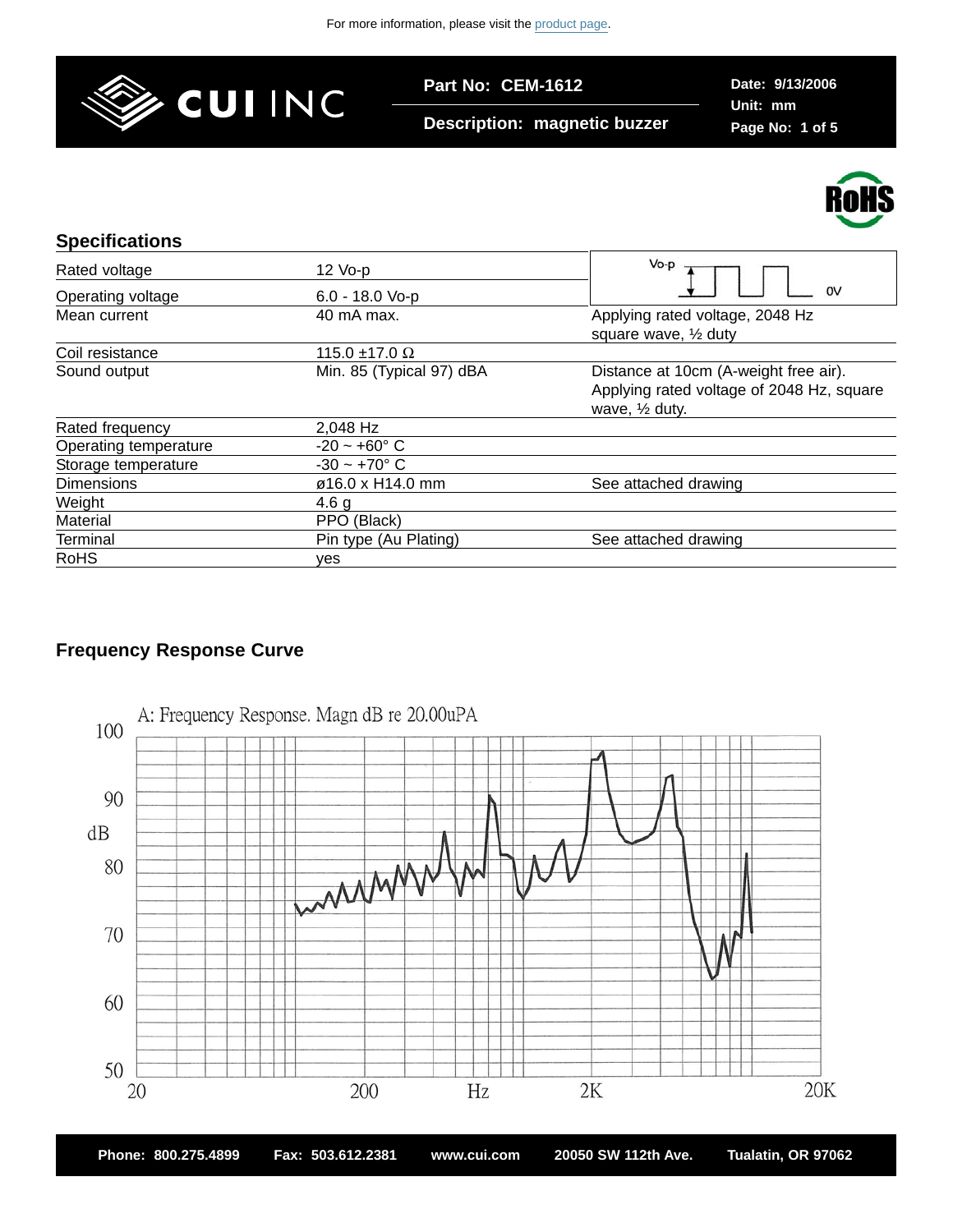

### **Measurement Method**

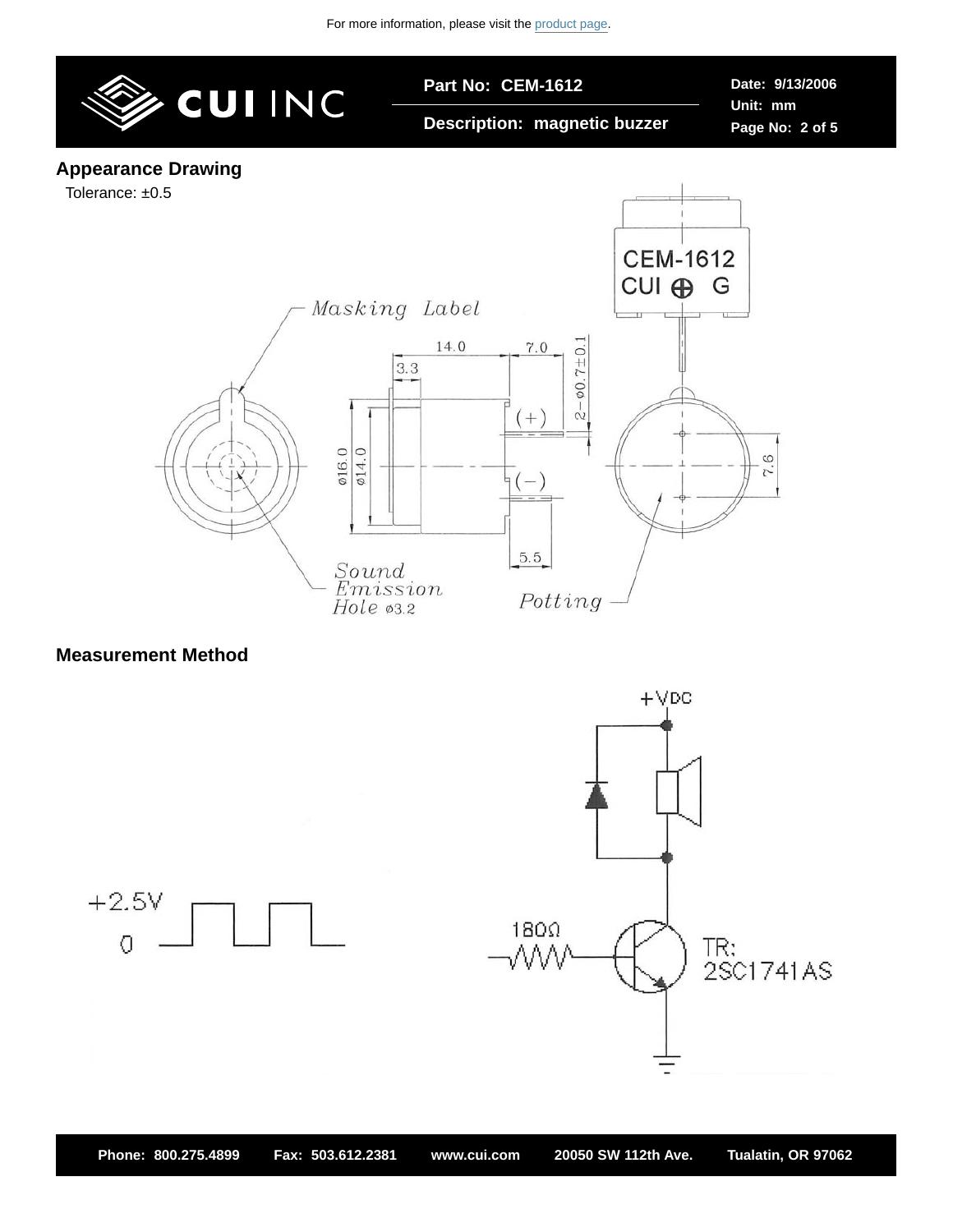

**Part No: CEM-1612**

**Description: magnetic buzzer**

**Date: 9/13/2006 Unit: mm Page No: 3 of 5**

### **Mechanical Characteristics**

| <b>Item</b>                         | <b>Test Condition</b>                               | <b>Evaluation Standard</b>         |
|-------------------------------------|-----------------------------------------------------|------------------------------------|
| Solderability <sup>1</sup>          | Lead terminals are immersed in rosin for 5          | 90% min. lead terminals should     |
|                                     | seconds and then immersed in solder bath            | be wet with solder.                |
|                                     | of 270 $\pm$ 5°C for 3 $\pm$ 1 seconds.             | (Except the edge of the terminal.) |
| <b>Soldering Heat Resistance</b>    | Lead terminals are immersed up to 1.5 mm            |                                    |
|                                     | from the buzzer's body in solder bath of            | No in interference in operation.   |
|                                     | $260 \pm 5^{\circ}$ C for 3 $\pm$ 1 seconds.        |                                    |
| <b>Terminal Mechanical Strength</b> | Apply a force of 9.8 N (1.0 kg) to each terminal    | No damage or cutting off.          |
|                                     | in each axial direction.                            |                                    |
| Vibration                           | The buzzer will be measured after applying          | After the test, the part should    |
|                                     | a vibration amplitude of 1.5mm with 10 to 55 Hz     | meet specifications without any    |
|                                     | band of vibration frequency to each of              | damage to the appearance and       |
|                                     | the 3 perpendicular directions for 2 hours.         | the SPL should be within           |
| Drop Test                           | The part is to be dropped from a height of          | ±10 dBA of the initial             |
|                                     | 75 cm onto a 40 mm thick wooden board 3             | measurement.                       |
|                                     | times in 3 axis $(X, Y, Z)$ for a total of 9 drops. |                                    |

Notes: 1. Not recommended for wave soldering

## **Environment Test**

| Item                 | <b>Test Condition</b>                                                                                                                                                                                                        | <b>Evaluation Standard</b>                                                                                                                                               |  |
|----------------------|------------------------------------------------------------------------------------------------------------------------------------------------------------------------------------------------------------------------------|--------------------------------------------------------------------------------------------------------------------------------------------------------------------------|--|
| High temp. test      | The part will be subjected to $+70^{\circ}$ C for<br>96 hours.                                                                                                                                                               |                                                                                                                                                                          |  |
| Low temp. test       | The part will be subjected to -30°C for<br>96 hours                                                                                                                                                                          |                                                                                                                                                                          |  |
| Thermal shock        | The part will be subjected to 10 cycles. One<br>cycle will consist of:<br>$+70^{\circ}$ C<br>$-30^{\circ}$ C<br>30 min.<br>30 min.<br>60 min.                                                                                | After the test, the part should<br>meet specifications without any<br>damage to the appearance or<br>performance except SPL. After 4<br>hours at 25°C, the SPL should be |  |
| Temp./Humidity cycle | The part shall be subjected to 10 cycles. One<br>cycle will be 24 hours and consist of:<br>$+70^{\circ}$ C<br>a.b: 90~98%RH<br>c: 80~98%RH<br>$\mathsf b$<br>$+25^\circ$ C<br>$12\pm0.5$ hrs<br>3hrs<br>3hrs<br>C<br>24hours | within ±10 dBA of the initial<br>measurement.                                                                                                                            |  |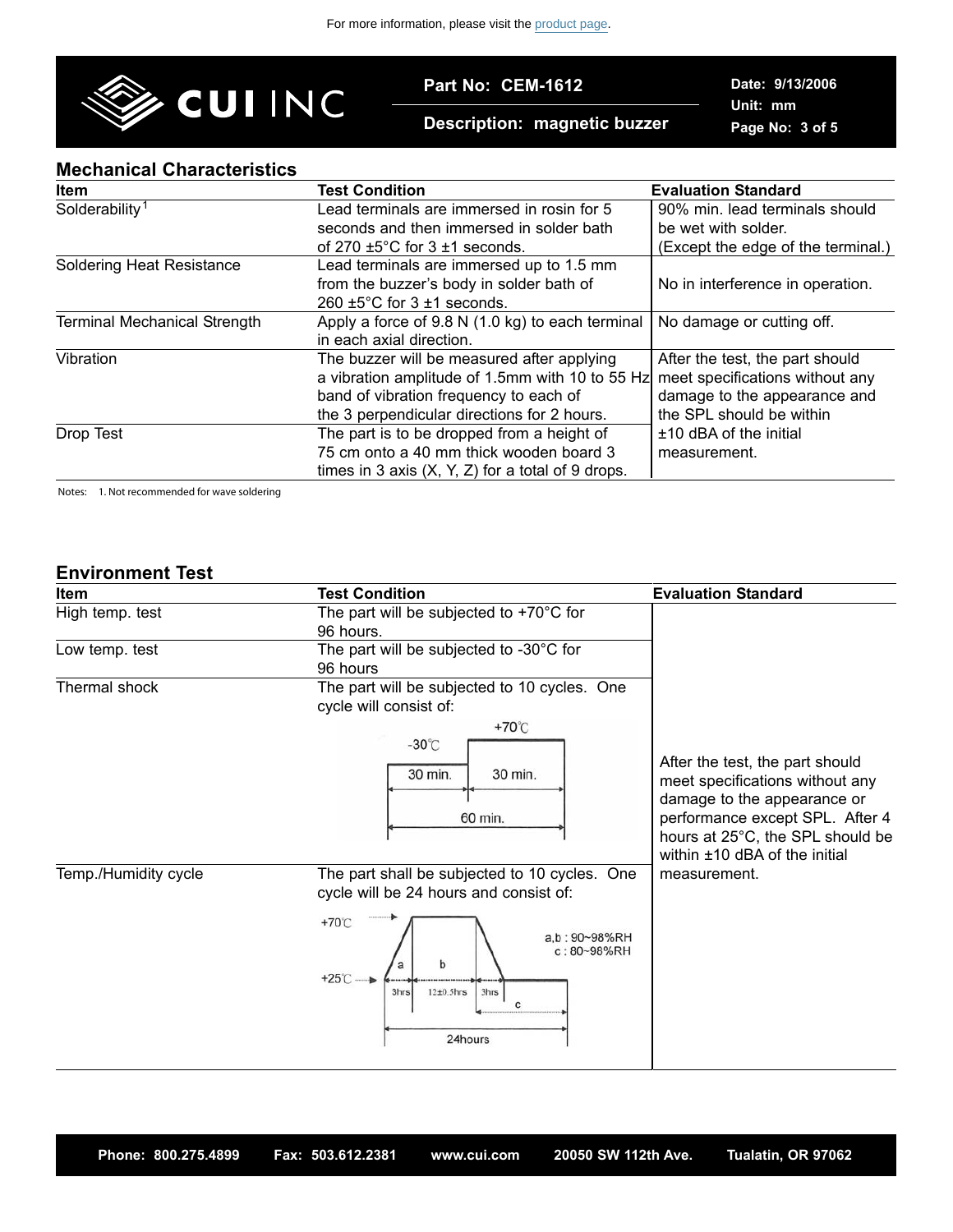

**Part No: CEM-1612**

**Description: magnetic buzzer**

**Date: 9/13/2006 Unit: mm Page No: 4 of 5**

## **Reliability Tests**

| <b>Item</b>           | <b>Test Condition</b>                                                                                                                                                      | <b>Evaluation Standard</b>                                                                           |
|-----------------------|----------------------------------------------------------------------------------------------------------------------------------------------------------------------------|------------------------------------------------------------------------------------------------------|
| Operating (Life Test) | 1. Continuous life test:                                                                                                                                                   |                                                                                                      |
|                       | The part will be subjected to 72 hours at $45^{\circ}$ C<br>with 12 V, 2048 Hz applied.                                                                                    | After the test, the part shall meet<br>specifications without any<br>damage to the appearance. After |
|                       | 2. Intermittent life test:<br>A duty cycle of 1 minute on, 1 minute off, a<br>minimum of 10,000 times at room temp.<br>$(+25 \pm 10^{\circ}C)$ with 12 V, 2048 Hz applied. | 4 hours at +25°C, the SPL<br>should be within $±10$ dBA of the<br>initial SPL.                       |

# **Test Conditions**

| <b>Standard Test Condition</b> | a) Tempurature: $+5 \sim +35^{\circ}$ C b) Humidity: $45 - 85\%$ c) Pressure: 860 - 1060 mbar |                                                    |
|--------------------------------|-----------------------------------------------------------------------------------------------|----------------------------------------------------|
| Judgement Test Condition       | a) Tempurature: +25±2°C                                                                       | b) Humidity: 60 - 70% c) Pressure: 860 - 1060 mbar |